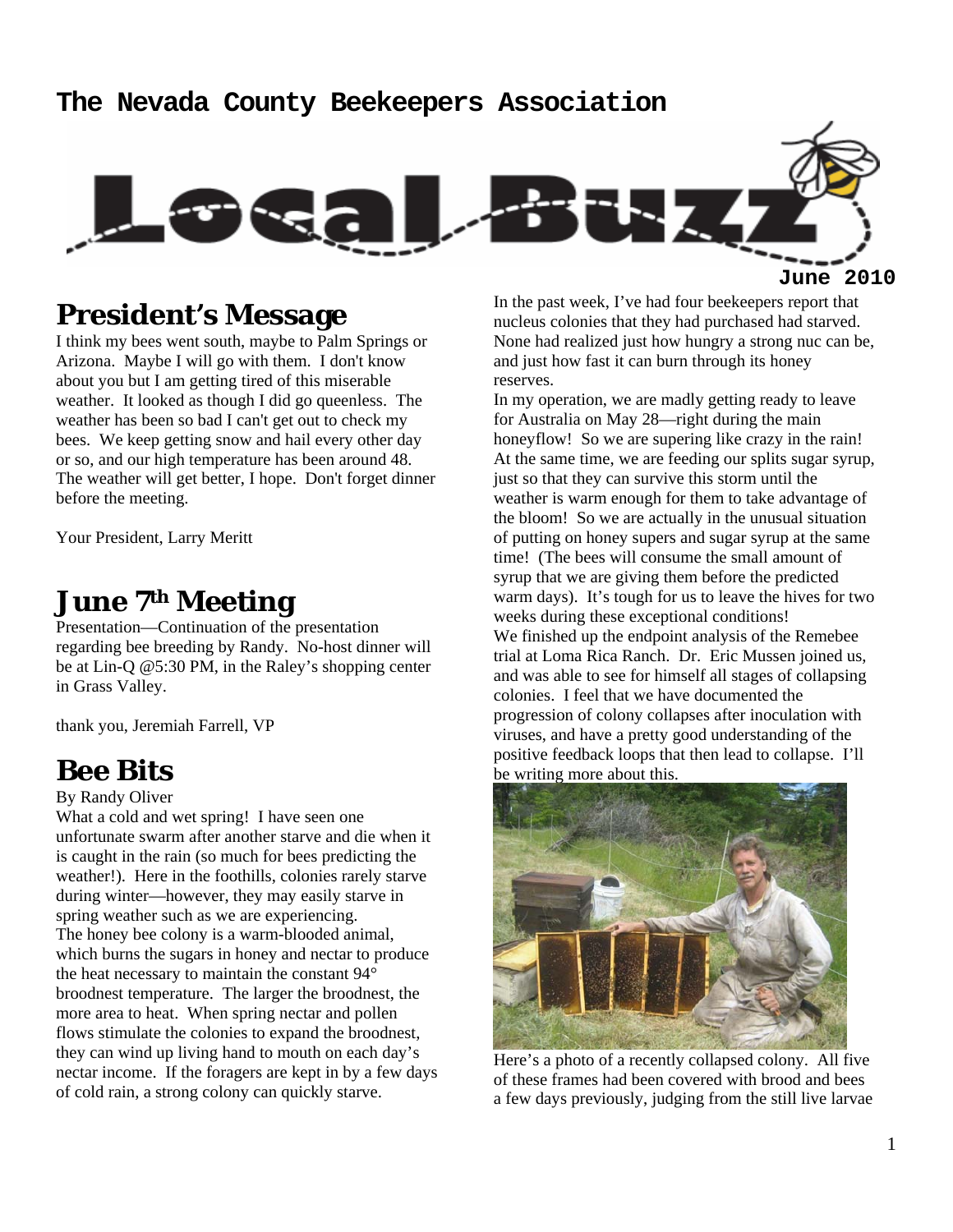and pupae. The colony was empty of bees, with only a handful on the bottom board.



Here's a photo of a brood frame from a healthy adjacent colony—note the abundant pollen stores, which indicate that there was plenty of forage available. Photos by Nitzan Paldi.

## **Librarian's Message**

By Your Librarian, Tynowyn Slattery

A new book:

The Buzz About Bees, Biology of a Super organism, Jurgen Tautz. Translation published by David C. Sandeman in 2008.

This book has 10 chapters dealing with significant new discoveries in bee science in the last 15 years...each presented as supporting evidence in regarding bee colonies as sharing characteristics and some survival strategies with the, highly developed, mammals. Dr.Tautz addresses complex research in bee biology in a way that is readily accessible yet never talks down to the reader. There is a lot of information here, organized in such a manner that enables the reader to a deeper understanding of the inner life and functions of the bee colony. The many phenomenal pictures are a tribute to some very patient and talented photographers. I enjoyed the Buzz About Bees so much that I plan on reading it again...of course, after others have had their chance.

A side note: As I sat writing this review, it crossed my mind that much that I have admired in this book, particularly about taking potentially confusing scientific data and distilling it so we get the insights and information we need to be the best beekeepers we can be, can be found in the articles in the American Bee Journal by (our own) Randy Oliver. If you missed them in the magazine you should check out his website, Scientific Beekeeping.

2 new DVDs...

First is a replacement for our old fuzzy video of Bees: Tales from the Hive. A Nova Production for Public Television.

The production date was 10 years ago but I remember it as one of the first visual recordings of the inner workings of the hive available to the general public and I was very happy to get my own copy.

Now, there are a few moments where I find the music a bit bombastic and, in comparison with the following DVD, it seems a bit general as to information but I still enjoy the beautiful photography and recommend (and lend) it to friends who" want to know more about the bees".

Our second new DVD, City of Bees: A Children's Guide to Bees, is a joint production of companies in the UK and Denmark geared to children grades K-6, it has a downloadable teachers' lesson plan. One can tell from the first picture of the hive boxes and a few other cultural items that "we're not in Kansas anymore". The loose story follows 2-3 children as they explore the world of bees and flowers. The narrators voice is good and clear and the dialogue is simplified for a child's understanding but I was pleasantly surprised at the amount of information offered. There were a couple of statements that seemed a bit odd..."the queen can live to be 7 years old"..."a worker is 6 years old when she leaves the hive"...(must be something in the water in Denmark).

A side bit of fun was identifying the many plants that were shown. As in the above book and DVD, the pictures and footage of the countryside and bees are outstanding.

I bought this DVD for the library as a resource to anyone doing a demo in the schools but I think anyone interested in bees will enjoy it.

Missing from the library for a long time: 1. A Guide to Observing Insect Lives 2. Sierra Nevada Natural History: An Illustrated Handbook, Storer & Usiinger

If you happen to browse through your library and find either of these books and bring it back to the library we will happily activate our "don't ask, don't tell" policy.

## **Raffle**

Please remember to bring your unwanted bee equipment or whatever else you have extra at the house for our raffle. Thanks. Karla Hanson, raffle chair.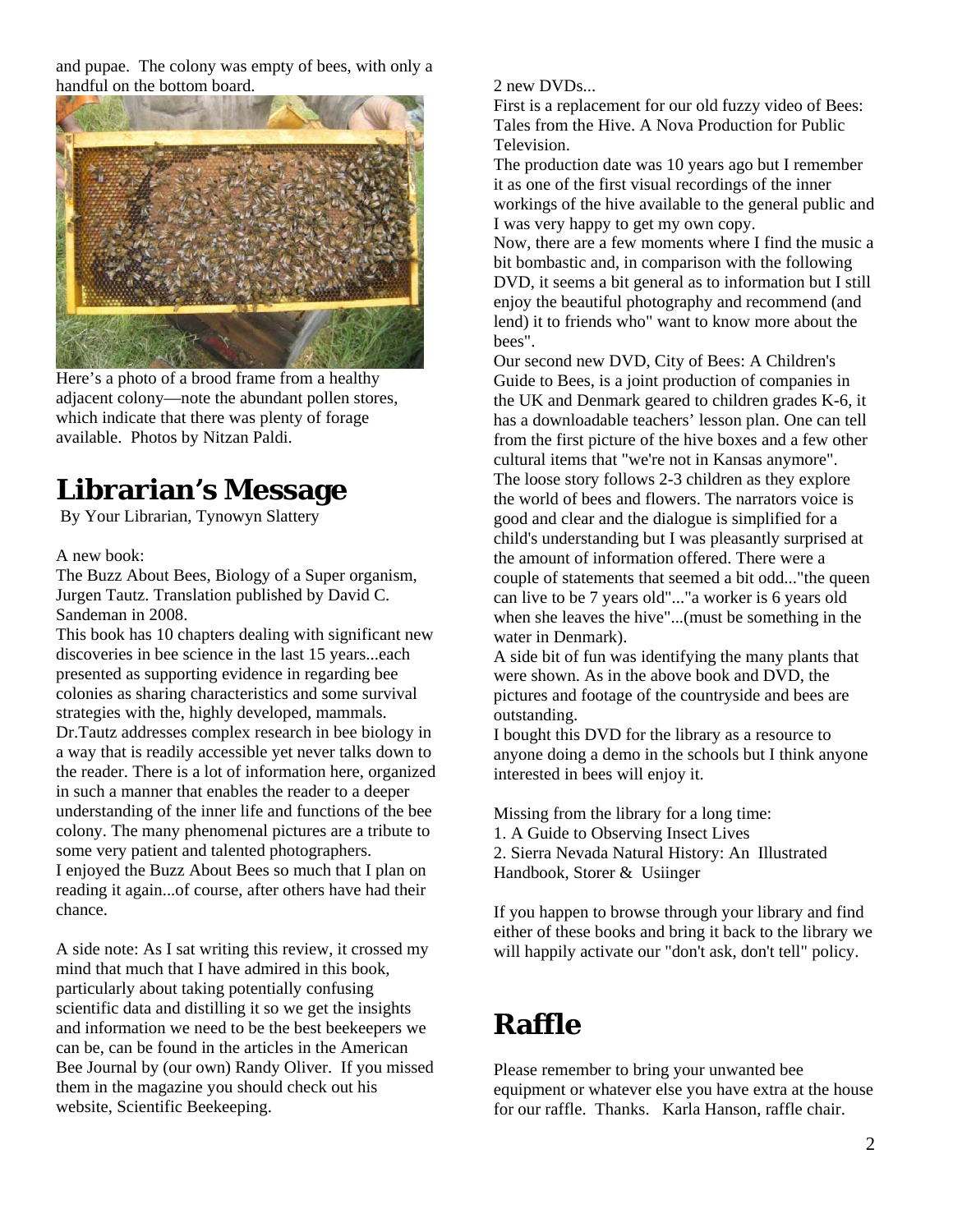# **Fair Booth Sign-up**

The Nevada County Fair will be August 11-15, and once again we will be staffing the bee booth. The Fair has requested that people sign up for the by June 25th. Please have people let me know if they would like to work the fair, you may call 265-3756 or email me at queenbeez@att.net>

Working at the fair is not only fun, it also serves as outreach and education for the public. The Association will give you a free entry ticket. Shifts are 10 AM-2 PM, 2-6 PM, or 6-10 PM Wednesday thru Sunday. Contact me early to get the best slots!

Karla Hanson

## **Snack Sign-up**

Thanks to all these people who have already signed up to bring snacks to our meetings. Please be sure that when preparing (or buying) snacks, there are no partially hydrogenated oils in the cookies or cakes. It would be nice to have at least four people to sign up for snacks per month. If you can help fill in the schedule please email Karla Hanson at queenbeez@att.net.

June

Diane Benton Jeff Purcell Nancy Tavares Linda & Steve (last name?) July Dan Wheat Boorinakis/ Harper Patrick McCauley August Rob Slay Myra Traugot September Mari Wolf **October** Sherry Skolfield Charles Whittlesey

## **Swarm Hotline**

If you haven't signed up for the swarm hotline this year you June call Lynn Williams 530-675-2924 to get on the list of people who will pick up swarms. Please state where you will drive to. Marysville/Yuba City area is especially needed since a lot of calls come from

here. Co-chair of the swarm committee is Karla Hanson 265-3756.

## **For Sale: Country Rubes Combo Screened Bottom Boards**

Special NCBA Club Price! Call Janet for details. 530-913-2724 or email at rubes@countryrubes.com.

#### **Sacramento Beekeeping Supplies**

- Complete line of all beekeeping supplies
- American dealer for Sheriff suits
- Gifts—bee themed children's wear, tableware, garden décor, etc
- Books—children's beekeeping, homemade cosmetics, candles
- Beeswax candles, molds, waxes (soy and paraffin too) dyes, scents, and wicks
- Honeycomb sheets for rolling candles—35 colors

2110 X Street, Sacramento, CA 95818 (916) 451-2337 fax (916) 451-7008 Webpage at www.sacramentobeekeeping.com email: info@sacramentobeekeeping.com Open Tuesday through Saturday 10:00 – 5:30 **MAIL ORDERS RECEIVE QUICK SERVICE** 

## **May Minutes**

President Larry Merritt opened with Q&A. New member lists were available. Members are invited to gather for dinner at 5:50 before meetings. Finance Janet Brisson: April 1 \$2818.44; Inc\$461; Exp\$65.25; April End \$3214.19. MOTION Phyllis: Station KVMR Julia Harper 3rd Thurs interview. Beekeepers will contribute six memberships as program prizes. Carried, show of hands. MOTION Oliver: Have all our VHS tapes rerecorded to DVD discs for library. Carried, show of hands. (Custody of VHS tapes not discussed. To remain in

library.) PROGRAM: Randy Oliver. PowerPoint photos; Bee breeding, genetics, epigenetics (rapid evolution of traits by interaction with genes during exchange of egg and sperm alleles.)

Jack Meeks, sec